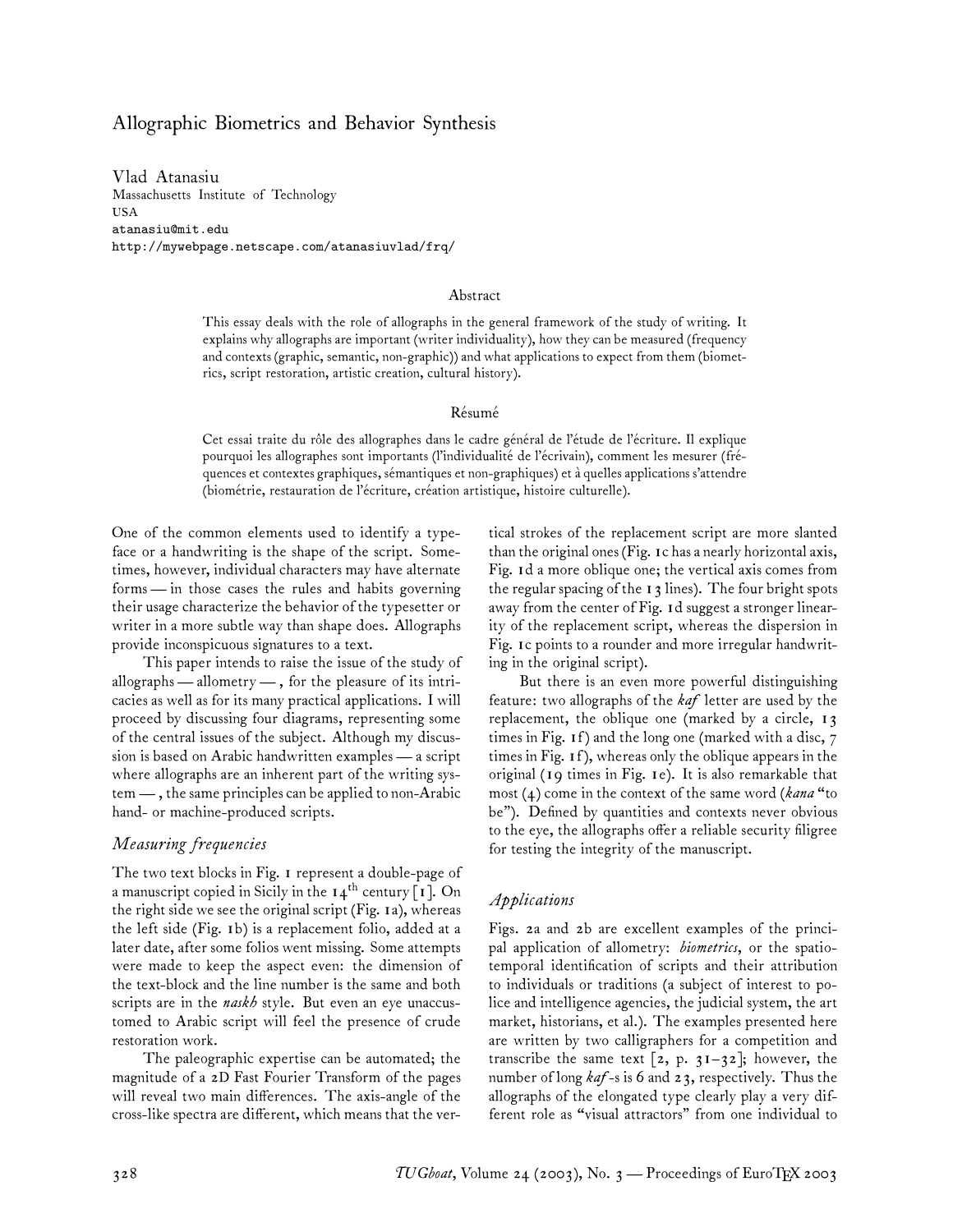

FIG. 1: Letters beyond shapes: quantity and contexts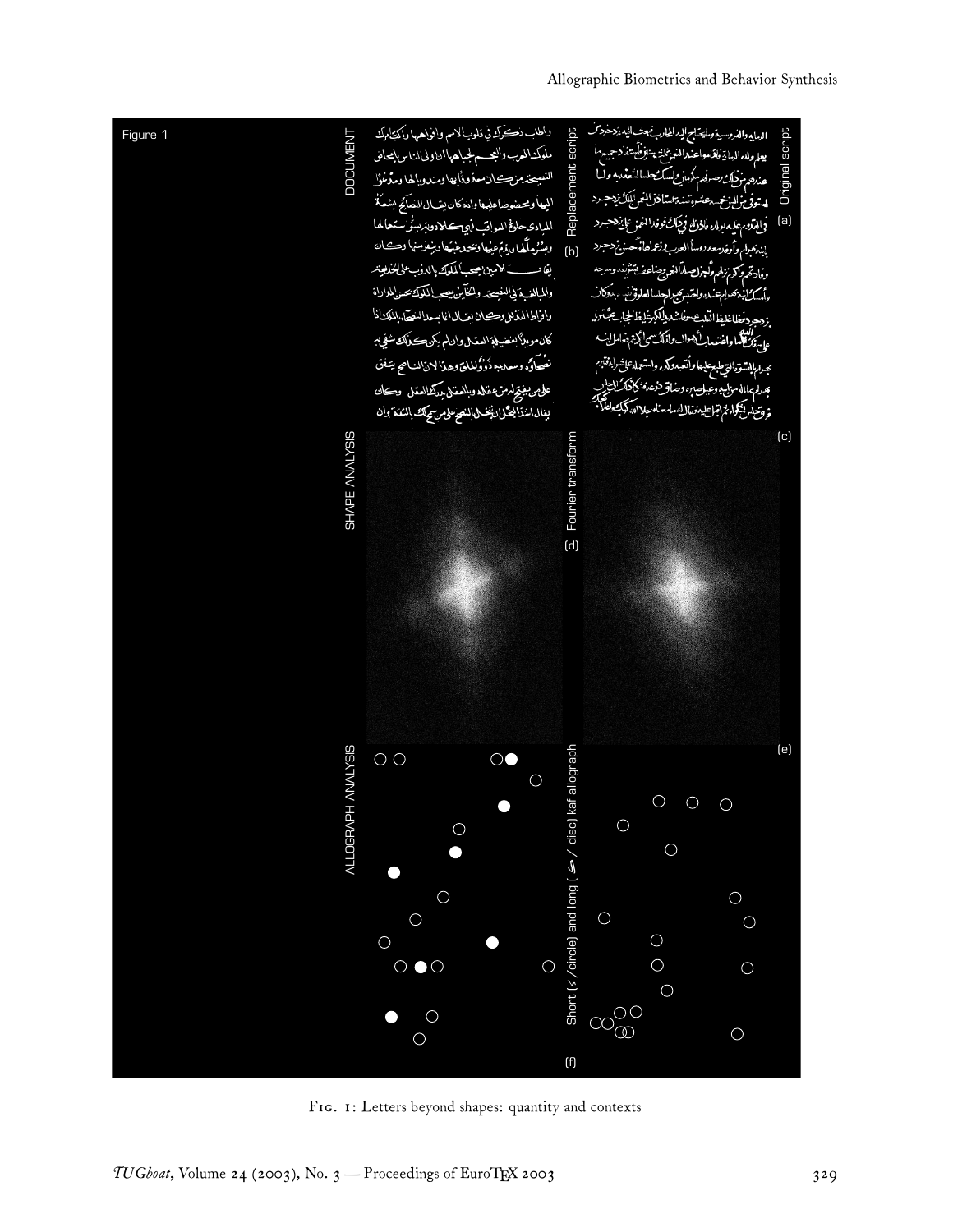مُطِنْزَ وَيَتَكُلُّفَذَكَ ، إِلَا َيُدَخِلْ َشَعَاَ تَكْمَخُونَهُ بَيْتِكُمْ إِلَيْهِ ۚ ۚ (۞ ) , وَلَا يَا بَيْنَ بِفَاحِشَةِ ، فَإِنْ فَعَسَلَنَ فَإِنَّ آَهَدَةَمَاأَرْ ر كن تَسْتِلُومُنَّ وَتَجْرُوْمُ رَّسِيطَ اَلْمَدَ سِمَ وَتَصْرِفِهِمْنَ ضَرَّبًا غَيْرَبَتْ مِنَ مِاذَا فَهَيْنَ وَاَطْفَنَكُمْ ﴾ [لالله]) وَكِرَقْنَ الْفَرْوِنِــــْبِ ، وَإِغَا النَّاءُ عِنْدَكُمْ عَوَانِ لَا يَلِيكُمْ ۖ لأَقْنَسِمِينَ شَيْئًا ، أَخَذْقُوهُنَّ الْمَاقَرَأَقَدِ وَاسْتَغَلَّلْتَذُرُّدُكِيمَةً، كَقَدْ ، فَاقْفُوا أَنْفِسَاهُ أَلنُسَاهِ ، وَاسْتَغِضُوا بِسِنْ خَيْزًا ، أَلاَهَا بِلَغْتُ؟ أَقَيْدَاظُهُدُ ( مَأْهَبَ مَنْهُ مِنْهُ ، أَلَاهَيَا مَلَنْتُ؟ اَلَلْمَيَةَا تَعَادُ! اتَهُاَ ٱلنَّاسُ: إِغَا ٱلمُؤْمِنُونَ إِخْوَةَ . وَلَائِمِلَّ لِامْرِئِ نَطَالُ لَيْجِ فَلَا تَرْجِعُنَّ يَعْدِي كُلُّكَ إِكْسَرِد وأبة َبَعۡنَکُمۡ رَّقَابَ R. -5 صَّلُوا بَسَنَةَ ، كِتَابَأَتَهِ ، أَلَا مَا يَلَنتَ ؟ اَلْقَصَاتُ انجا ألفّائ ، إذا الألفتين تنأته لأديقوه وآذم منترك لَهُمَدَ، وَإِذَا بَاكُمْ وَالْحِ Q G أَمْتَكُمُ . وَلَيْرَلِمَرْمِث فِلرَّجَبَ وَفَضْ لِإِذْ بِالنَّعْرَى . أَلاَهَا بَنْنَتُ ؟ اَلْهَمْذَاعُهَذ { فَتَالُوا هَدَ N فَلَيَبْلِغِ الشَّاهِذَالْعَــَانِتَ . ائِجاً ٱلنَّاسْ: إنَّاتَعَةَ تَسَكَّلُكُمْ وَارِسِيْــــ نَصيْبَتِهُ مِنَالِمُواَتِ . وَلَايَجُوزُ لِوَسِيَوتم G حة ٱلْأَمِرَالْتَلْسِتْ. وَٱلْوَلَدَالِفِسَاسٌ وَلِلْتَ هِرِلِهُمَمَنِ ، مَن\دَعَمالىفَيْرِلْهُمِهِ . أوَقَوْلُهَنْزَكوالِيْهِ . فَعَلَيْهِ Жī أآلمه فندَأته لَفَنَةَأَلَفَةَ وَلَلَا يَكُرُّ وَالنَّارِ أَجْهَيْنَ. لَا يُقْبَلُ يُنْصَرُفْ وَلَاعَدْلَ . والنَّلَامُ عَلَيْكُم وَيَخْذَأَلَفَهِ (b)

(a)

Figure 2 Strong and weak visual attractors:

for the same text, but for different calligraphers the usage of the rare long <kaf> allograph is 6 for 23.



FIG. 2: Allographic behaviours: individuals and traditions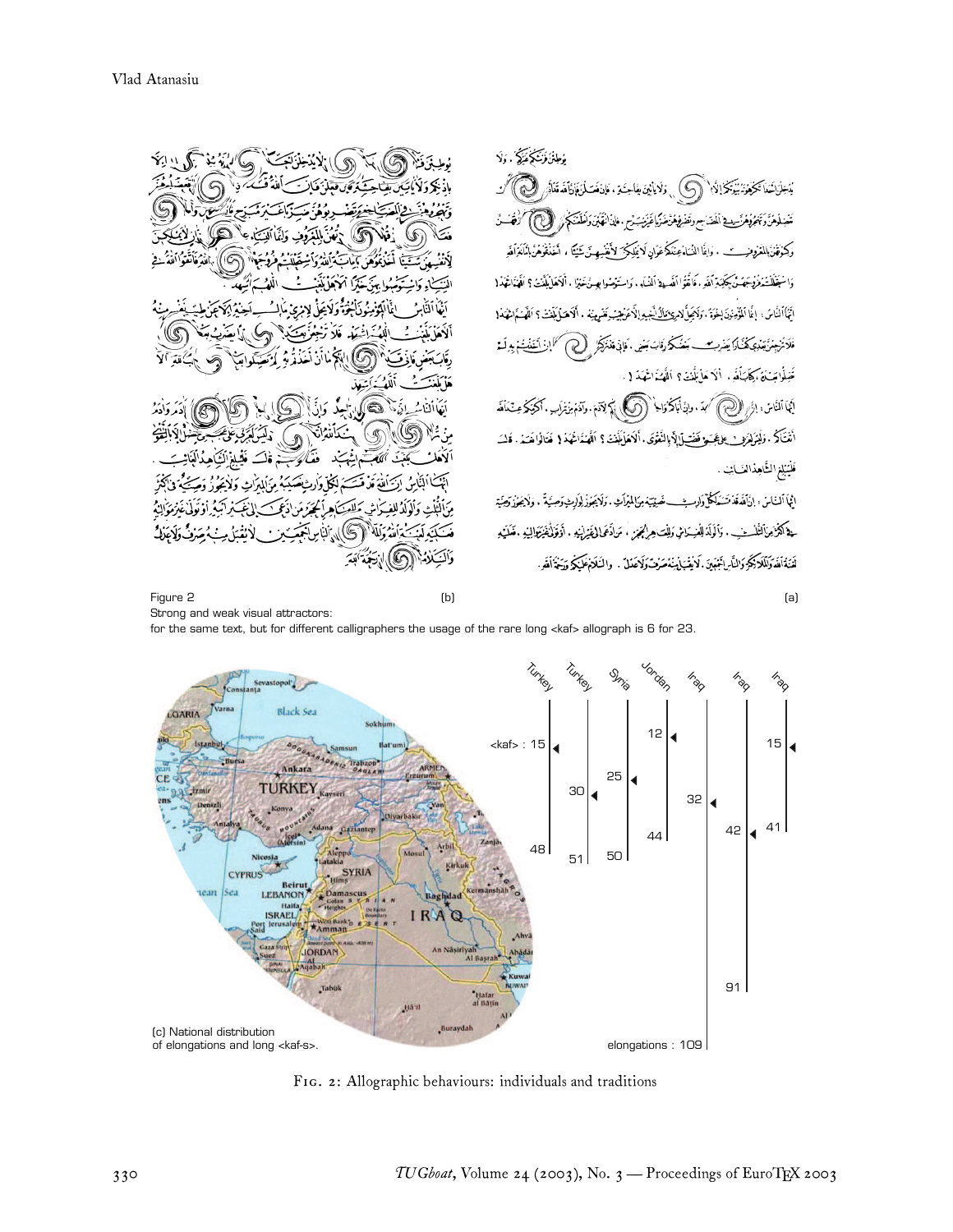another. The same can be observed at the level of traditions. On the basis of five other participants in the calligraphic competition, we see that Turks globally use a very similar number of elongations (but differ individually in their attribution to specific graphemes). They are closely connected to the Syrian, Jordanian and part of the Iraqi trends. In Iraq, however, two traditions prevail, with one making an extensive use of elongations, very unlike Turkish calligraphers.

Once the script analysis is done, it can serve as a basis for a *cultural history*. Thus, the coherence of the Turkish style is remarkable, witness to the force still extant today of a tradition hundreds of years old. The allographic differences are the expression of an Arabic style independent of the Turkish school— an anti-monopolistic tendency anchored in the political, economic and social make-up of the Middle East. Given that the Iranian calligraphic styles need a good deal of elongation, one also has to ask what the influence of Iran is on its neighboring Iraqi calligraphy. Arabic calligraphy still being an important artistic player in Islamic countries, such analysis can reveal some preferential channels of influence and provide clues for policymaking.

Another active use of allometry is*behavioral synthesis*; after having extracted information about the way a person or tradition handles allographs, it can be used to predict future behavior, whether in known textual situations (typically the restoration of a damaged or missing part of a writing) or for virtual texts, never written by the individual (these are revival texts, "in the style of ..."). Models of behavior should be seen as an important aspect of typographic automation for its capacity to adapt graphic output to specific contents or lectorates (an Ottoman text with an Arabic allograph frequency would be historically odd and certainly disapproved of by the calligraphic establishment).

Finally, allometry can be used to enhance the visual aspect of a text in ways too complex or tedious to be feasible by human minds and hands. For example, allographs are known to be used for producing graphic figures or rhythms, but they occur almost always locally, at the page level, and stretch very rarely across a manuscript of several hundred pages (which thus becomes more a suite of chamber music than a symphony). However, with a program for *computer aided script*, a designer could concentrate on modeling the figures and rhythms, fine tuning and harmonizing them, and leaving the detail rendering to the machine. Just as sound synthesizers help composers, in the same way could computers generate written texts of a far more complex structure than anything seen before.

At a methodological level, allography leads us to define the intellectual goals of the study of writing (*grapho-*

*nomics*<sup>1</sup> ) as follows. The graphic *analysis* is a required step of script identification. It enables the building of a *model* for the reproduction of a specific writing behaviour and in a later stage its modification and use in the process of new graphic *creations*. Script recognition leads also to the understanding of the non-graphical aspects that shaped its existence: Beside its *physical aspects* (spatial, temporal, force, acoustics, ... ), this graphical ecology is *technological* (materials, tools, process), *informational* (mathematical, statistical, informational properties of writing systems), *biological* (physiological, neurological, psychological) and *cultural* (social, economic, artistic, literary, customary, religious, ..., aspects of writing).



FIG. 3: The simultaneous contexts problem

### *Measuring semantic contexts*

In a calligrapher's mind the presence of a word with a strong meaning (for himself or within the context of the text) implies using a special graphic output for that word. In an Arabic working text this happens generally by using less frequent allographs. In Fig. 3 we see the example of a word containing the letter *kaf*, *kufr*, which means "impiety". In the religious context of the text — Qur'anic citations, holy sayings, moral advice— this word triggers in 70% of cases the usage of an alternate allograph in the group of calligraphers studied (the same as for Fig. 2).

<sup>1.</sup> Graphonomics is a field of study different from graphology, in the same way that astronomy is distinct from astrology. It has its own association, conference and publication; see http://www. cedar.buffalo.edu/igs.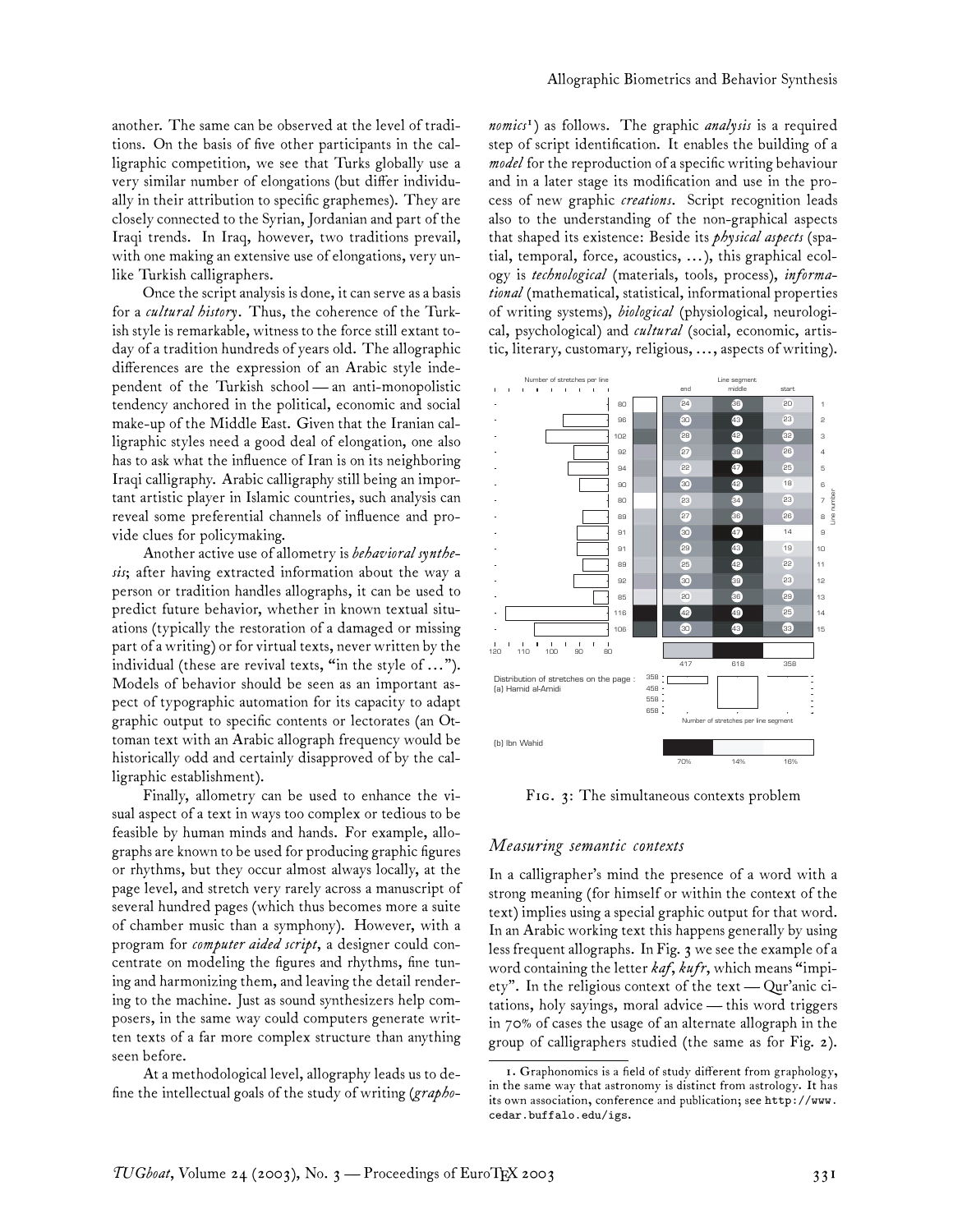In contrast, *malaka* "to possess", a word less relevant to the text, is only in 20% of the cases attributed the long, exceptional, *kaf*. A side effect of the transfer from lexical meaning to visual display of exceptional status, is the creation of a cultural bond between the otherwise random association of a meaning and a specific shape. Poets have started to use the expression *kaf-i kufr* "the *kaf* of impiety" and explain the elongated shape of the letter by comparing it to the "narrowness of heart" of some people. The metaphor strengthens the practice of the calligrapher by wrapping it in a cultural halo and a web of meanings. The semantic triggering of an allograph exemplifies the second most important aspect of an allograph, after its frequency: the contexts where and why it is used.<sup>2</sup>

## *Problems and limits*

Fig. 4 presents a case of space management — that is, the various techniques for fitting a specified amount of text on a finite inscribable surface. Here I analyze the behavior of a writer regarding the elongation of graphic segments in the particular setting of the Qur'ans of the Ottoman tradition called "*ayet ber kenar*", where a verse ending must coincide with the end of a page, thus forcing the calligrapher to carefully consider not only the line, but also the page justification (more references to this calligraphic feat in [4]). The superposition of all elongations of part of a manuscript  $\lceil 5, p. 2-48 \rceil$  show a fluctuation in the quantity of elongations from line to line. This means that the text was not studied so as to let the elongations spread uniformly across the page and that the writer needs an adjustment period observed in the first third of the page before settling to a more constant quantity and then again overusing the elongations during the two lines before last to fit his text. He shows, however, a stronger ability of prescience— or faithfulness in his credo of uniform justification — than the Mamluk calligrapher of Fig. 4b, who comes to the conclusion that he needs an elongation in order to justify only at the very end of lines [6, vol. 3, fol. 99v°0-166v°]. So the Turkish calligrapher starts thinking ahead earlier, generally in the middle of a line. The low quantity of elongations in the first part of lines indicate that they are primarily used as justification devices. Technical treatises of Arabic calligraphy and typography confirm these findings.

However, if we want to quantify the justification context, we have to consider that what we see on a page is the result of the simultaneous presence of several contexts, each having specific demands on the graphic output. For example, we saw in Fig. 1 that the long *kaf* is an important part of all elongations, thus the uneven distribution of elongations could be partly due to a particular distribution of words containing the letter *kaf*. In fact it is not possible to consider just one context at a time, and a theoretic framework has to be developed to disentangle the contribution of each context.

The principal hurdle comes from the number of potential contexts that can coexist (consider also other aesthetic reasons that could have led the calligrapher to make the choices he did, such as line or word balance, black vs. white equilibrum, etc.), from the "melting" of contexts (how to know which ones actively influenced the choice?) and the knowledge that we can have about them (some are "hidden"— such as page justification would probably be for a casual reader – , yet others are "forgotten"— such as the mood of the writer, which certainly was a factor in his performance). These are the frontiers of our present knowledge— some to be left unchallenged until time machines and nano-submarines for brain exploration are invented.

## *References*

- [1] Ibn Zafir, *Sulwan al-muta' fi 'udwan al-ittiba'*, TRI Publishing, Kuwait, 1984.
- [2] Mohammed Tamimi, *Catalogue of Winners' Plates in the Second International Calligraphy Competition*, Research Centre for Islamic History, Art and Culture, Istanbul, 1991.
- [3] Vlad Atanasiu, *Hypercalligraphie. Le phénomène mamluk à l'époque du sultanat mamluk* (*Moyen* Orient, x111<sup>e</sup>-xv1<sup>e</sup> siècle), thèse de doctorat, École pratique des Hautes Études, Paris, 2003, http://mywebpage.netscape.com/ atanasiuvlad/the/.
- [4] ——, "Visible *i'ajaz* Three graphic particularities in the Qur'an copies", in *Actes du colloque de Bologne 2003 sur les Manuscrits coraniques*, François Déroche ed., E.J. Brill, Leiden, 2003, http://mywebpage.netscape.com/ atanasiuvlad/pubs/atanasiu2003iajaz. pdf.
- [5] *Qur'an*, calligraphed by Hamid al-Amidi, Hizmet Vakfi, Istanbul, 1974.
- [6] Ibn Wahid, *Qur'an*, Cairo, 1304–6 (London, British Library, ms. Or. Add. 22408).

<sup>2.</sup> A classification of allographic contexts for the Arabic script and its comparison with Latin script can be found in my doctoral thesis [3, chap. 10, "La grammaire graphique"].